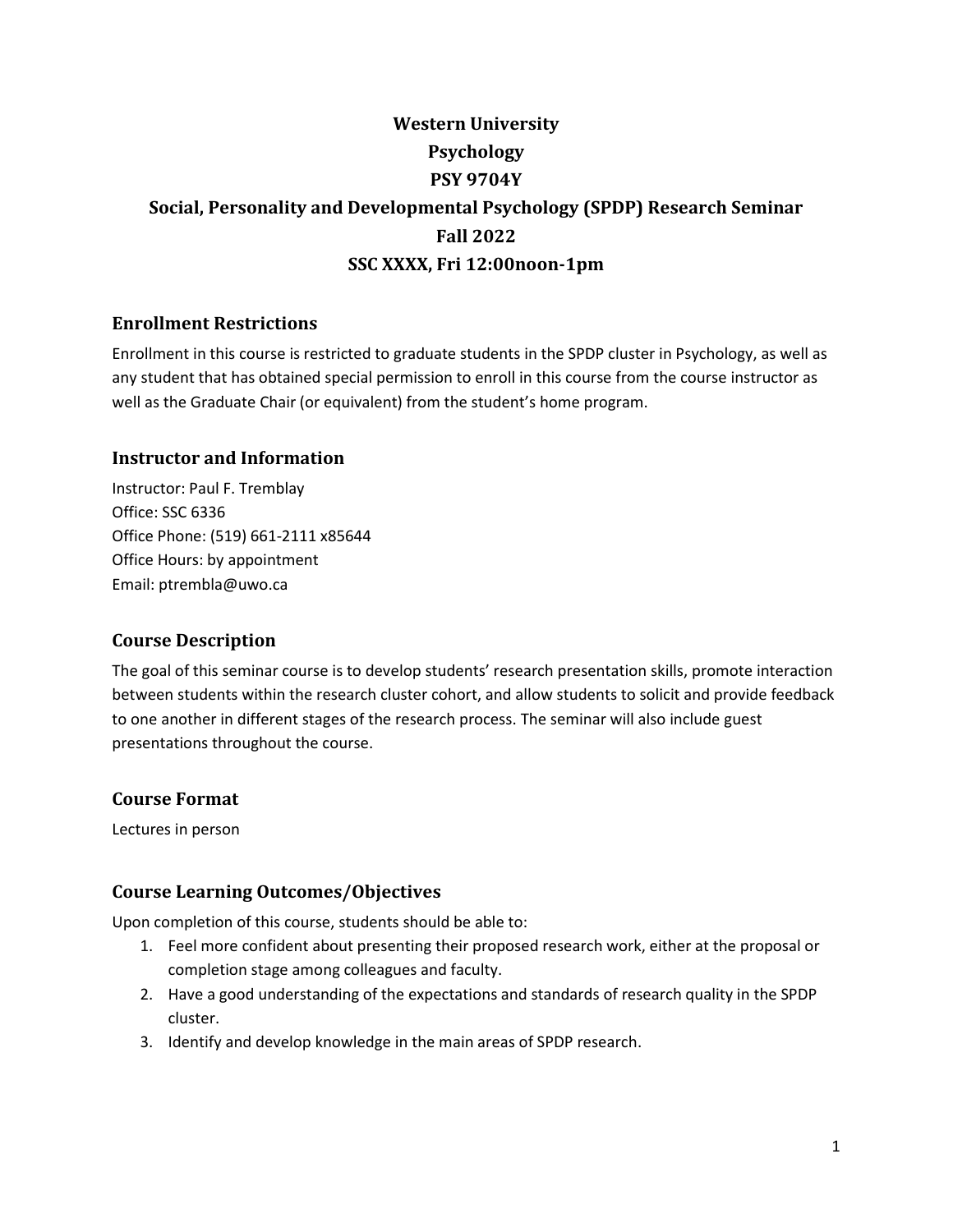# **Methods of Evaluation**

The two requirements for pass/fail are:

- Do one presentation during the course
- Miss no more than three scheduled seminar "sessions" during the course
- Participate in one minor SPDP role such as updating computers in SPDP lab, coordinating lab booking access, and various committees to survey SPDP members on different matters and assist in preparing events such as interview day in February.

Students are allocated 30 min for their presentation. This includes time for questions and discussion. Ideally, presentations should therefore be approximately 20-25 minutes. The presentation can consist of (1) proposed research ideas in development for a thesis or dissertation (2) an ongoing or completed research project including thesis, dissertation or additional research.

Below is the course timeline with openings for two presentations per session unless indicated otherwise.

| <b>Fall Semester</b> |                         | Winter Semester  |                         |
|----------------------|-------------------------|------------------|-------------------------|
| Date                 | <b>Topics</b>           | Date             | <b>Topics</b>           |
| Sep 16               | SPDP meeting            | Jan 13           |                         |
| Sep 23               |                         | Jan 20           |                         |
| Sep 30               |                         | Jan 27           |                         |
| Oct 7                |                         | Feb 3            |                         |
| Oct 14               |                         | Feb 10           |                         |
| Oct 21               |                         | Feb 17           |                         |
| Oct 28               |                         | Feb 24           | Reading week (no class) |
| Nov 4                | Reading week (no class) | Mar <sub>3</sub> |                         |
| <b>Nov 11</b>        |                         | <b>Mar 10</b>    |                         |
| <b>Nov 18</b>        |                         | <b>Mar 17</b>    |                         |
| <b>Nov 25</b>        |                         | Mar 24           |                         |
| Nov 2                |                         | Mar 31           |                         |

#### **Course Timeline**

## **Statement on Academic Offences**

Scholastic offences are taken seriously and students are directed to read the appropriate policy, specifically, the definition of what constitutes a Scholastic Offence, at the following Web site: [http://www.uwo.ca/univsec/pdf/academic\\_policies/appeals/scholastic\\_discipline\\_grad.pdf](http://www.uwo.ca/univsec/pdf/academic_policies/appeals/scholastic_discipline_grad.pdf)